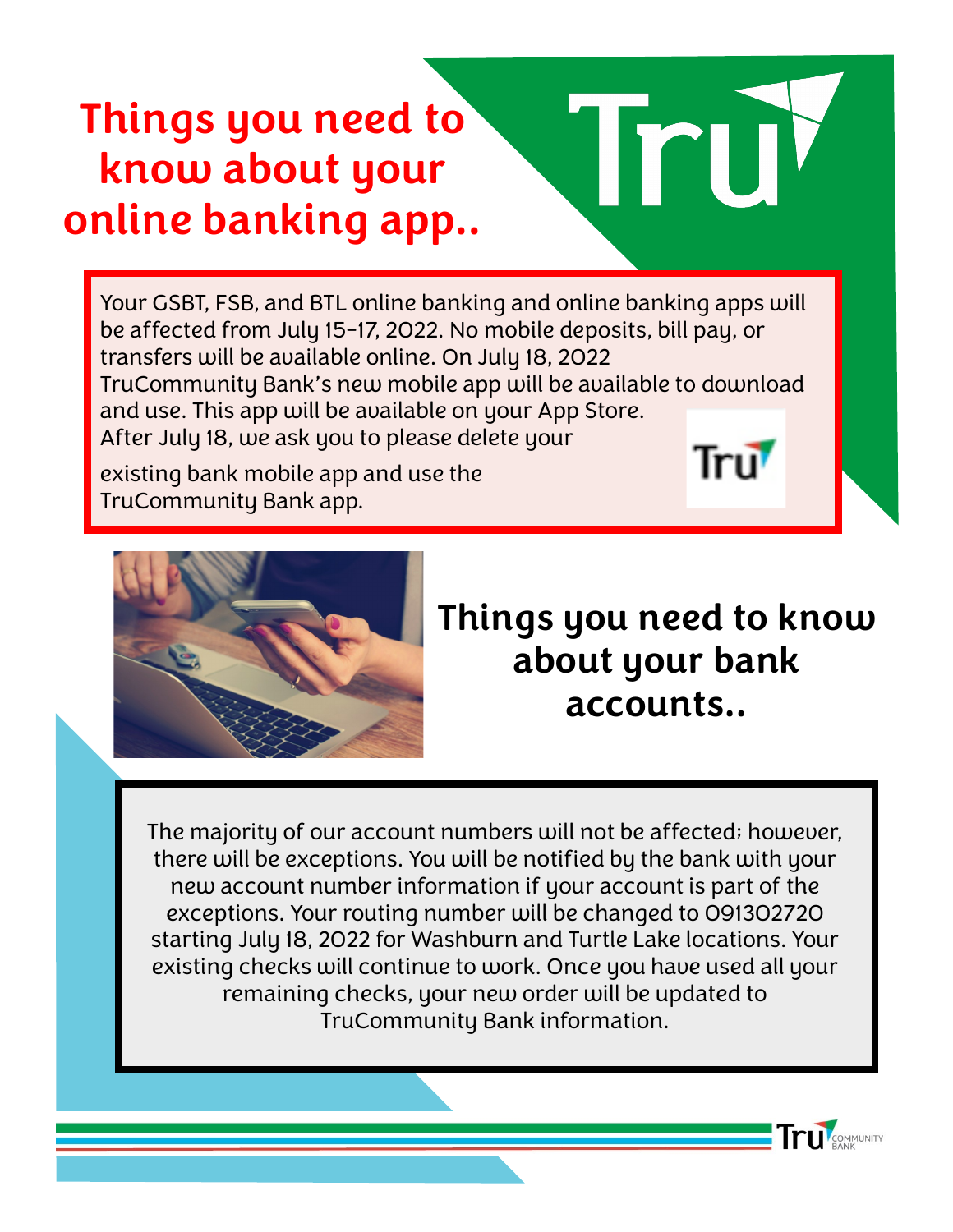#### **New Debit Card Information for Washburn & Turtle Lake Locations..**

*Be on the look out for your new TruCommunity Bank debit card!* 

- This card will *not work until July 18th, 2022*. Please use your existing debit card until July 18th, 2022.
- If you use your debit card to pay bills, you will be responsible to update your card information. Failure to do this will result in your payments being incomplete.
- Your new debit card can be activated on July 18th or anytime after, by doing a balance inquiry on an ATM or contacting your nearest bank location.
- A new pin for your debit card will arrive within a couple days after you receive your new TruCommunity Bank debit card. Don't like your new pin? No problem! Visit a location near you to change your pin number.
- Once you have received your new debit card and pin, please put in a safe spot until July 18th, 2022.



**Questions or Concerns? Please contact your nearest TruCommunity Bank location to visit with a Customer Service Representative today.**

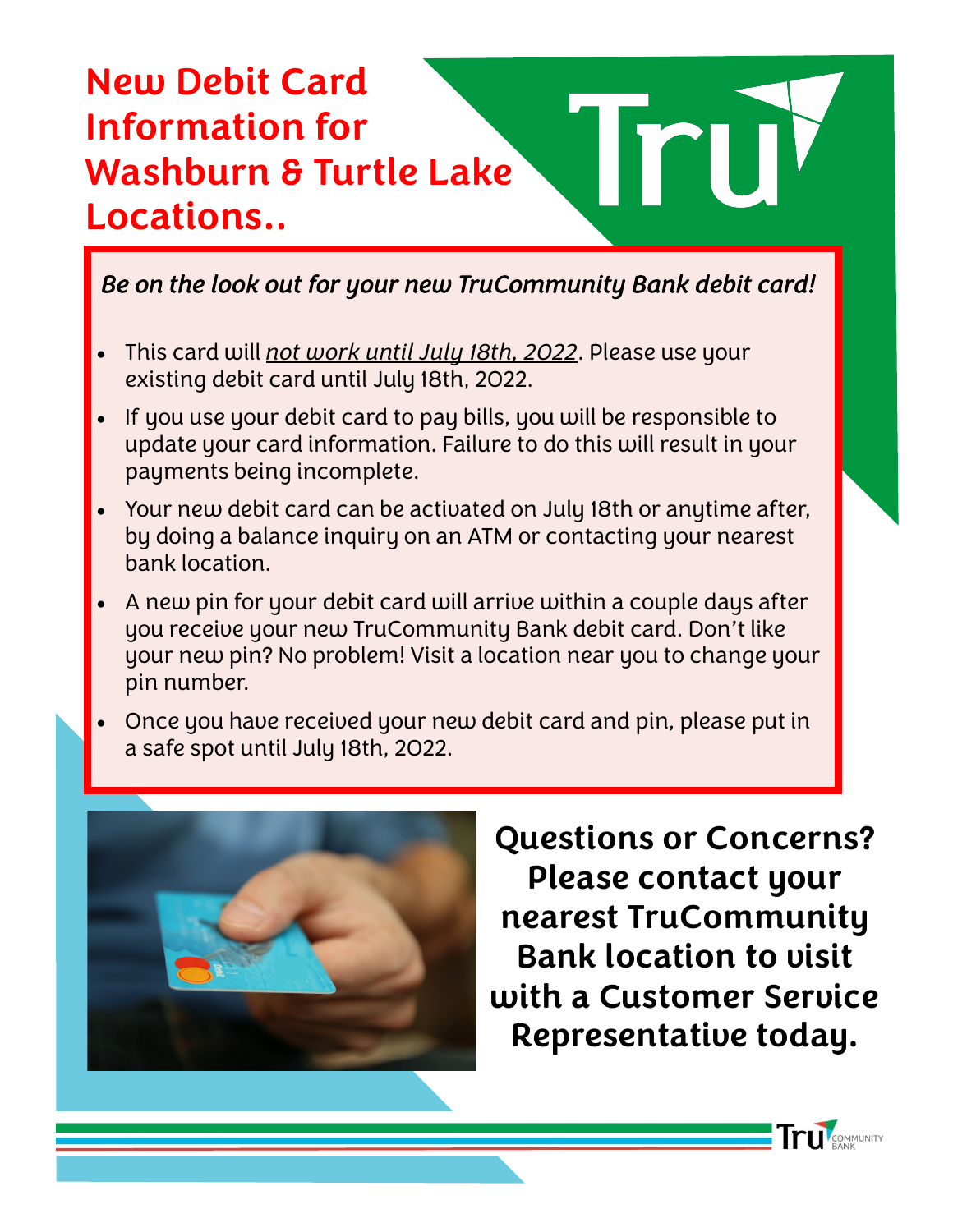## **All locations will be closed Saturday, July 16, 2022**

All TruCommunity Bank locations will be closed on Saturday, July 16, 2022. Online banking and the mobile app will have limited access starting Friday, July 15th through Sunday, July 17th.



**Have question or concerns? Please contact your nearest bank location!**

COMMUNITY

TruCommunity Bank's main goal is to keep our customers informed on the merger process. We are here to answer any questions or concerns you may have.

> Garrison Location: 701-463-2262 Max Location: 701-679-2140 Turtle Lake Location: 701-448-2323 Washburn Location: 701-462-3232